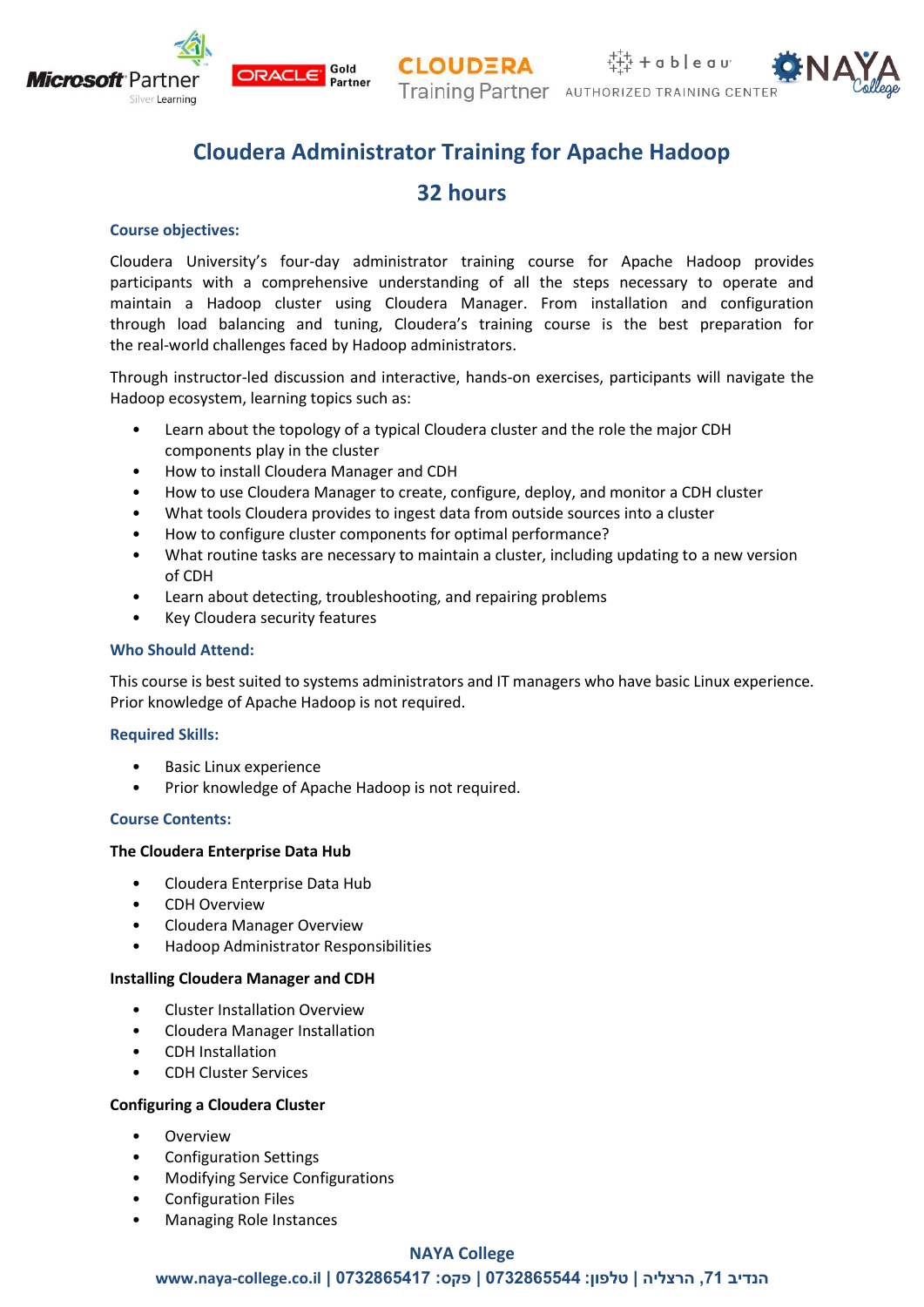



**CLOUDERA** 

 $+\frac{1}{4+4}$  + a b | e a u<sup>.</sup> Training Partner AUTHORIZED TRAINING CENTE



- Adding New Services
- Adding and Removing Hosts

## **Hadoop Distributed File System**

- Overview
- HDFS Topology and Roles
- Edit Logs and Checkpointing
- HDFS Performance and Fault Tolerance
- HDFS and Hadoop Security Overview
- Web User Interfaces for HDFS
- Using the HDFS Command Line Interface
- Other Command Line Utilities

## **HDFS Data Ingest**

- Data Ingest Overview
- File Formats
- Ingesting Data using File Transfer or REST Interfaces
- Importing Data from Relational Databases with Apache Sqoop
- Ingesting Data From External Sources with Apache Flume
- Best Practices for Importing Data

## **Hive and Impala**

- Apache Hive
- Apache Impala

## **YARN and MapReduce**

- YARN Overview
- Running Applications on YARN
- Viewing YARN Applications
- YARN Application Logs
- MapReduce Applications
- YARN Memory and CPU Settings

#### **Apache Spark**

- Spark Overview
- Spark Applications
- How Spark Applications Run on YARN
- Monitoring Spark Applications

#### **Planning Your Cluster**

- General Planning Considerations
- Choosing the Right Hardware
- Network Considerations
- Virtualization Options
- Cloud Deployment Options
- Configuring Nodes

#### **Advanced Cluster Configuration**

- Configuring Service Ports
- Tuning HDFS and MapReduce
- Enabling HDFS High Availability

#### **Managing Resources**

## **NAYA College**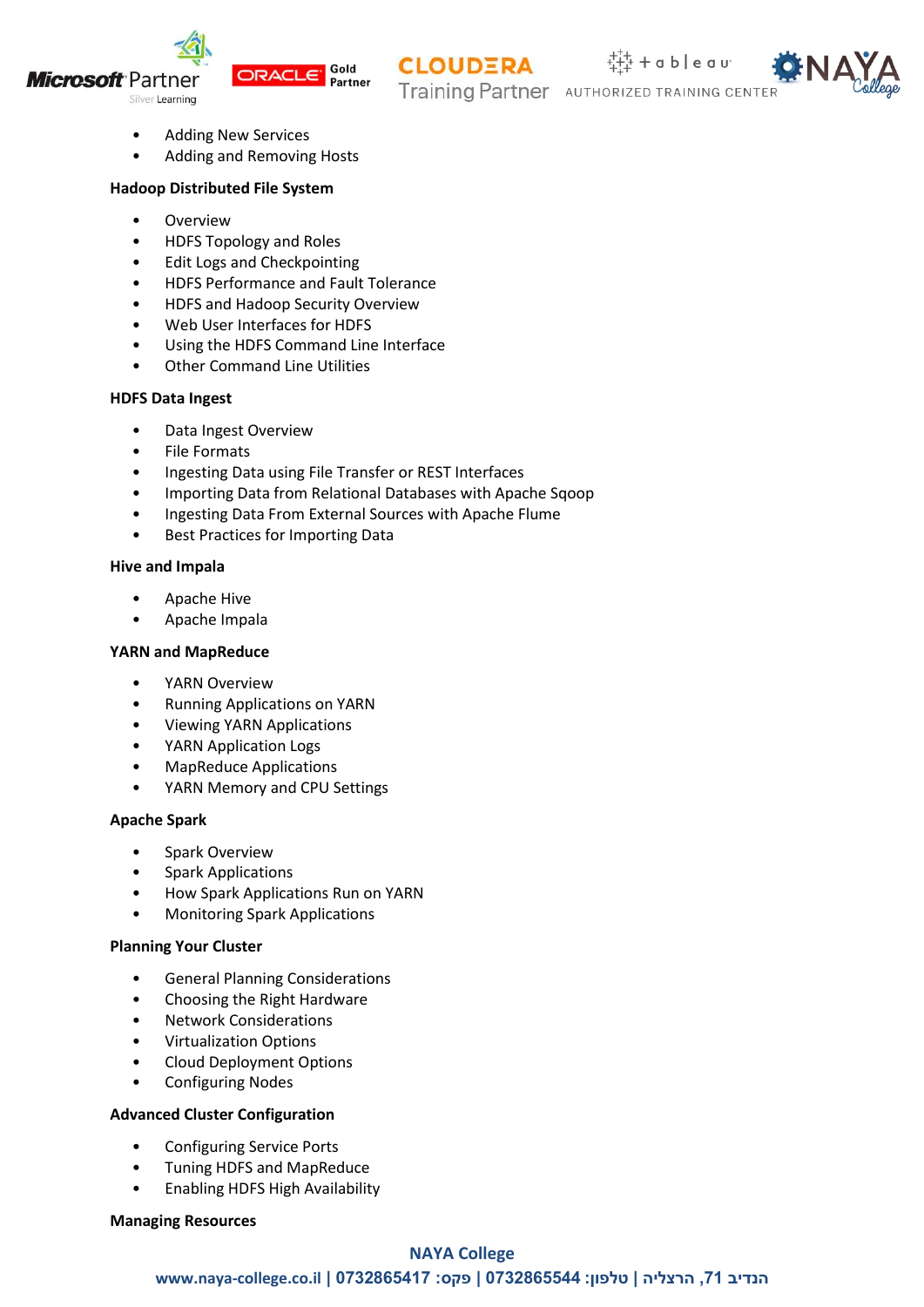







- Configuring cgroups with Static Service Pools
- The Fair Scheduler
- Configuring Dynamic Resource Pools
- Impala Query Scheduling

## **Cluster Maintenance**

- Checking HDFS Status
- Copying Data Between Clusters
- Rebalancing Data in HDFS
- HDFS Directory Snapshots
- Upgrading a Cluster

## **Monitoring Clusters**

- Cloudera Manager Monitoring Features
- Health Tests
- Events and Alerts
- Charts and Reports
- Monitoring Recommendations

## **Cluster Troubleshooting**

- Overview
- Troubleshooting Tools
- Misconfiguration Examples

## **Installing and Managing Hue**

- **Overview**
- Managing and Configuring Hue
- Hue Authentication and Authorization

#### **Security**

- Hadoop Security Concepts
- Hadoop Authentication Using Kerberos
- Hadoop Authorization
- Hadoop Encryption
- Securing a Hadoop Cluster

## **Apache Kudu**

- Kudu Overview
- Architecture
- Installation and Configuration
- Monitoring and Management Tools

## **Apache Kafka**

- What Is Apache Kafka?
- Apache Kafka Overview
- Apache Kafka Cluster Architecture
- Apache Kafka Command Line Tools
- Using Kafka with Flume

## **Object Storage in the Cloud**

- Object Storage
- Connecting Hadoop to Object Storage

## **NAYA College**

 **www.naya-college.co.il | 0732865417 :פקס | 0732865544 :טלפון | הרצליה ,71 הנדיב**